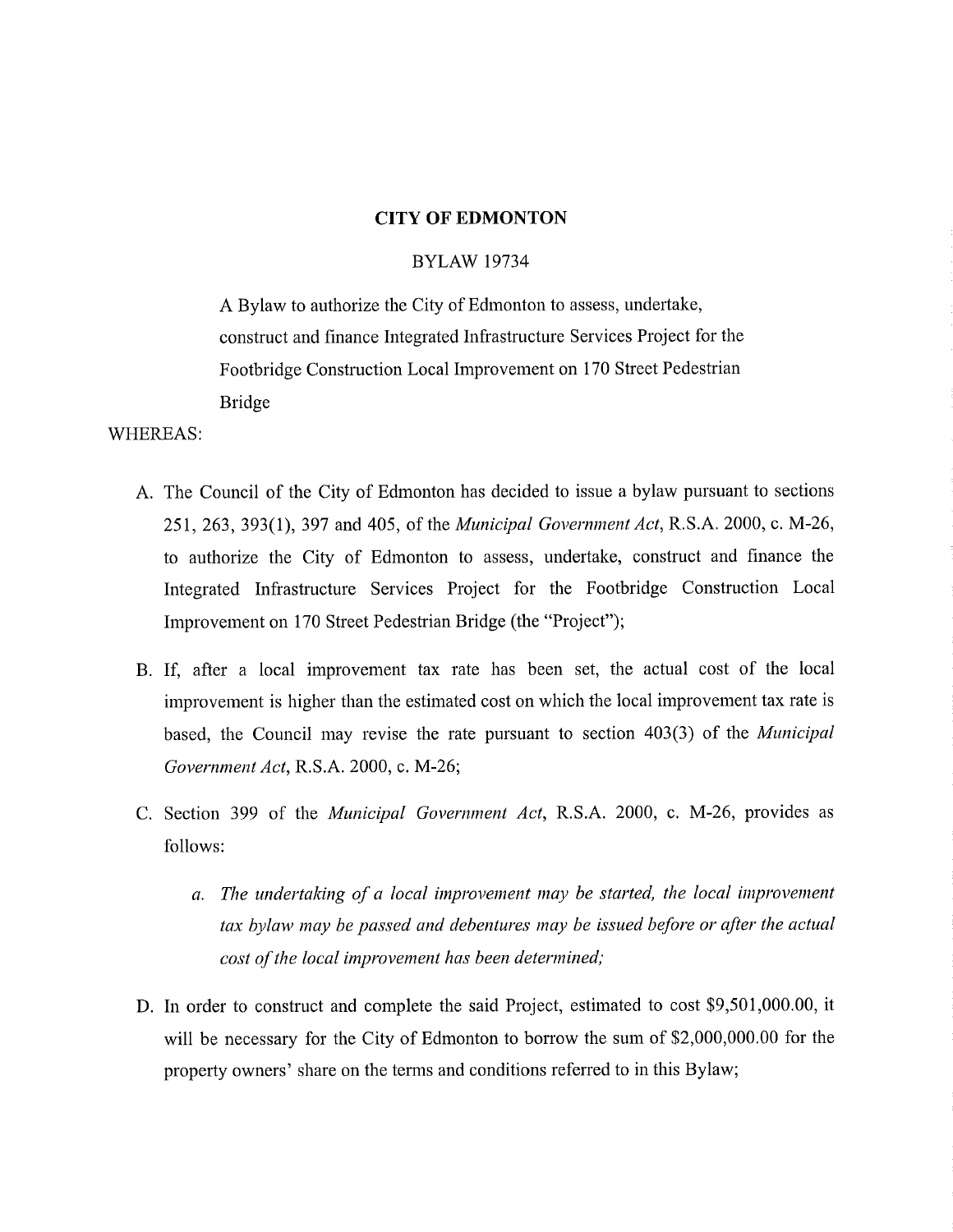- E. The municipal share of this Project is approximately \$7,501,000.00 and is to be funded with the Federal Gas Tax Fund grant;
- F. The City of Edmonton will repay the indebtedness over a period of thirty (30) years in semi-annual or annual instalments, with interest not exceeding nine per cent (9%) per annum, payable semi-annually or annually;
- G. The amount of the existing debenture debt of the City of Edmonton on December 31, 2020 is \$3,407,145,492.13 as calculated in accordance with the Debt Limit Regulation, A.R. 255/2000, as amended, no part of which is in arrears;
- H. The estimated lifetime of the Project is a minimum of thirty (30) years;
- I. The proposed construction will serve 1 parcel of land;
- J. All required approvals for the Project have been obtained and the Project is in compliance with all Acts and Regulations of the Province of Alberta; and
- K. The Council of the City of Edmonton has given proper notice of intention to undertake the Project, the costs or a portion of the costs thereof to be assessed against abutting owners in accordance with the attached Schedule "A", and no sufficiently signed and valid petition against the said Project has been received by Council.

THEREFORE, THE COUNCIL OF THE CITY OF EDMONTON DULY ASSEMBLED ENACTS AS FOLLOWS:

- 1. That a unit tax rate of \$101,341.00 per parcel per annum for thirty (30) years be set for the Project, undertaken in 2021.
- 2. That the foregoing unit tax rate was calculated based on a two and nine hundred-forty-seven-thousandths per cent (2.947%) interest charge per annum for a thirty (30) year assessment.
- 3. That for the purpose of the Project the sum of \$2,000,000.00 will be borrowed by way of debenture on the credit and security of the City of Edmonton at large, of which amount the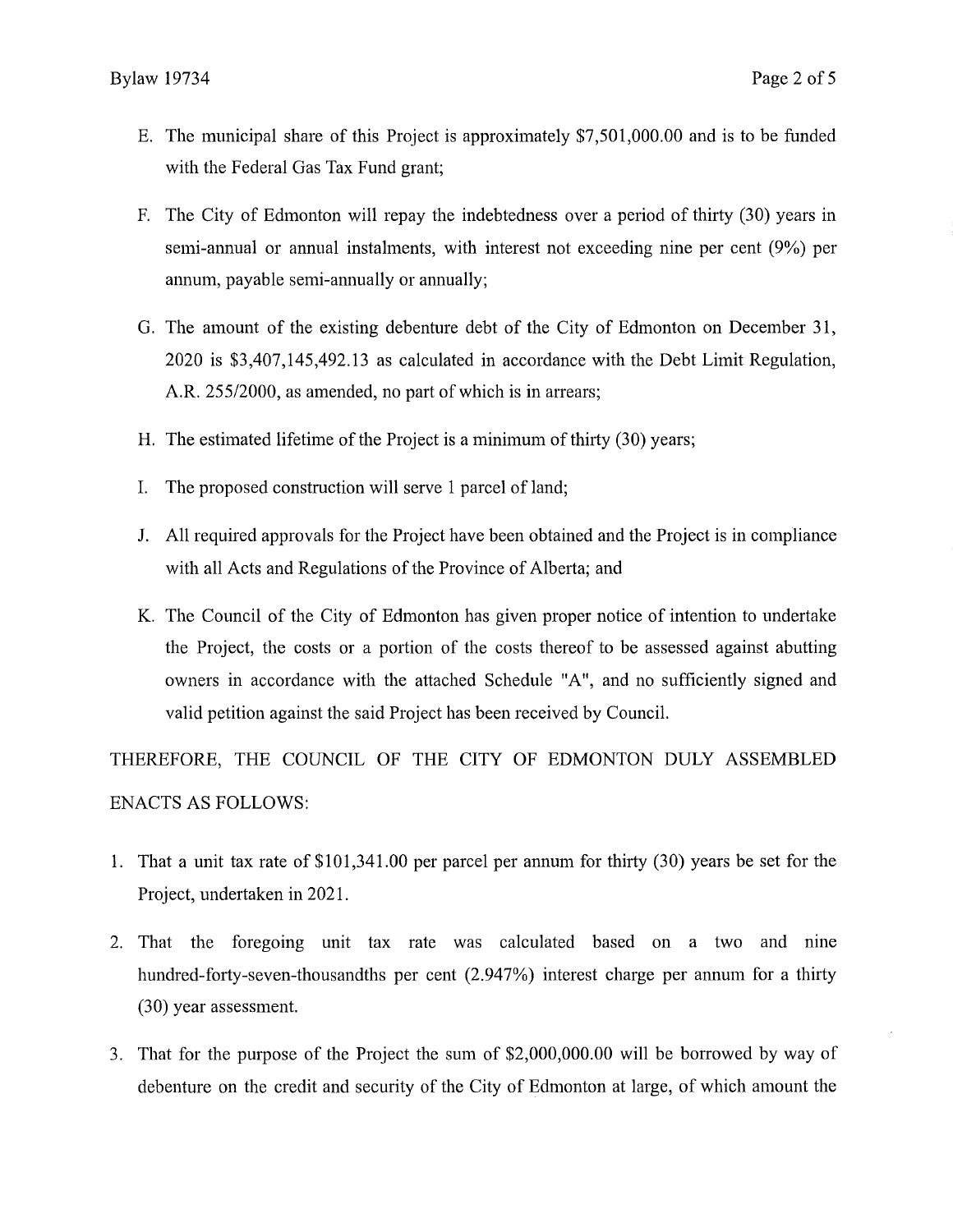sum of \$2,000,000.00 is to be collected by way of local improvement assessment as provided in Schedule "A".

- 4. The debentures to be issued under this Bylaw shall not exceed the sum of \$2,000,000.00, and may be in any denomination not exceeding the amount authorized by this Bylaw and shall be dated having regard to the date of the borrowing.
- 5. The debentures shall be payable in lawful money of Canada and shall bear interest during the currency of the debentures, at a rate not exceeding nine per cent (9%) per annum, payable semi-annually or annually.
- 6. The debentures shall be issued for a period of thirty (30) years and the City of Edmonton will repay the principal and interest in semi-annual or annual instalments.
- 7. For the purpose of this Bylaw, the Chief Elected Official (as defined by the *Municipal Government Act)* means the Mayor, and the Chief Administrative Officer (as defined by the *Municipal Government Act)* means the City Manager of the City of Edmonton. The Mayor and the City Manager shall authorize such bank or financial institution to make payments to the holder of the debentures, on such date and in such amounts as specified in the repayment schedule forming part of each debenture.
- 8. The debentures shall be signed by the Mayor and the City Manager of the City of Edmonton and the City Manager shall affix thereto the corporate seal of the City of Edmonton to the debentures.
- 9. After applying the local improvement assessments, there shall be levied and raised in each year of the currency of the debentures a rate on all benefiting properties in the City of Edmonton, collectible at the same time and in the same manner as other taxes, in an amount sufficient to pay any of the principal and interest falling due in such year on such debentures.
- 10.The indebtedness is contracted on the credit and security of the City of Edmonton at large.
- 11.During the currency of the debentures, there shall be raised annually for payment of the owners' portion of the cost and interest thereon, by local improvement assessment, the respective sums shown as yearly payments on Schedule "A" and there is hereby imposed on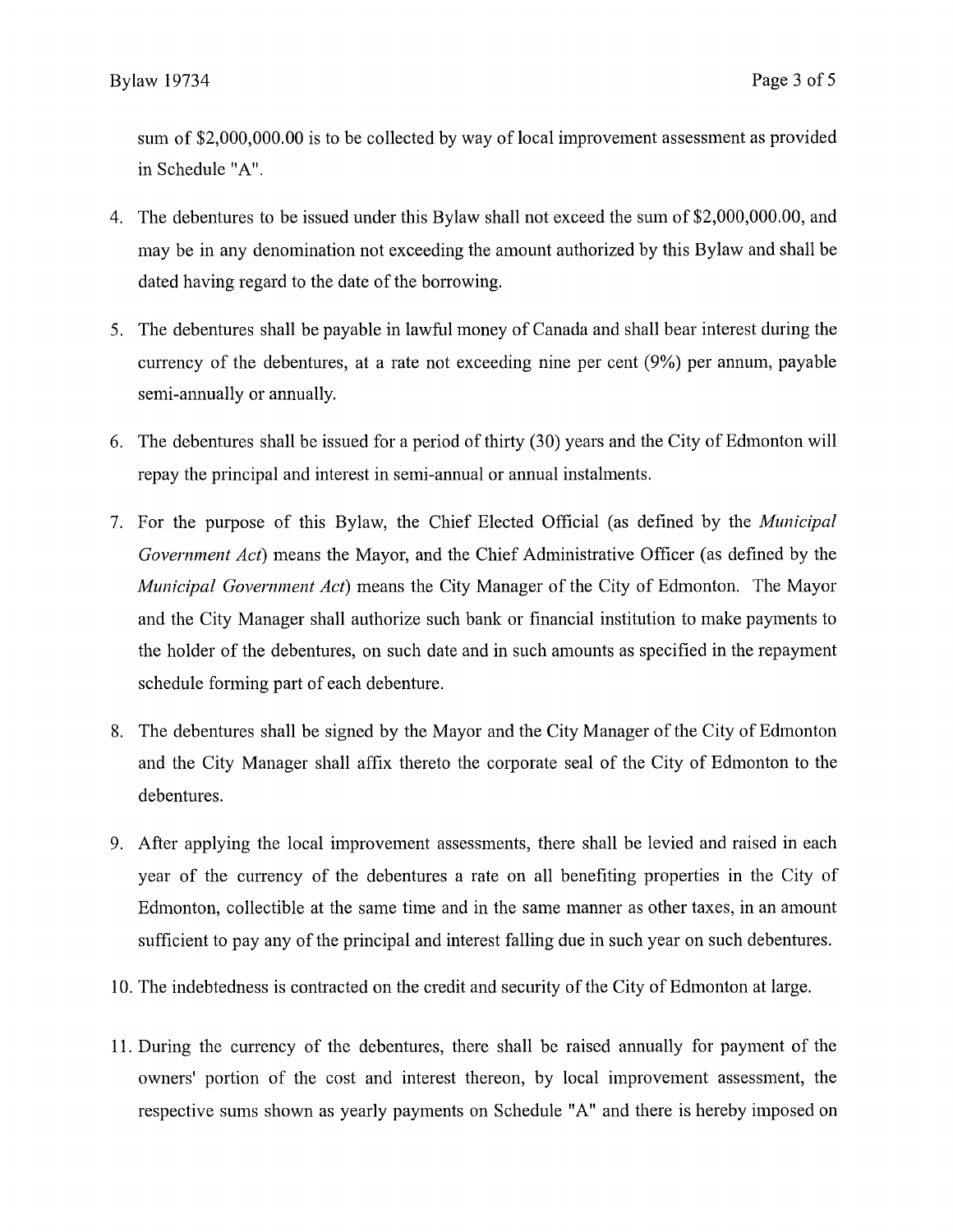all lands fronting or abutting on that portion of the streets or places whereon the improvements are to be laid, a local improvement assessment sufficient to cover the owners' portion of the cost of the said work and the interest thereon payable at the unit rate or rates set forth in said Schedule "A". The local improvement assessment shall be in addition to all other rates and taxes.

- 12.The net amount realized by the issue and sale of debentures authorized under this Bylaw shall be applied only for the purposes for which the indebtedness was created.
- 13.This Bylaw shall take effect on the day of the final passing thereof

| READ a first time this  |                  | 22nd day of | June,   | A.D. 2021; |
|-------------------------|------------------|-------------|---------|------------|
| READ a second time this | 16 <sup>th</sup> | day of      | August, | A.D. 2021; |
| READ a third time this  |                  | 16th day of | August, | A.D. 2021; |
| SIGNED AND PASSED this  | 16th             | day of      | August, | A.D. 2021. |

THE CITY OF EDMONTON MAYOR

*CcA6/07.e.eJ*

CITY CLERK